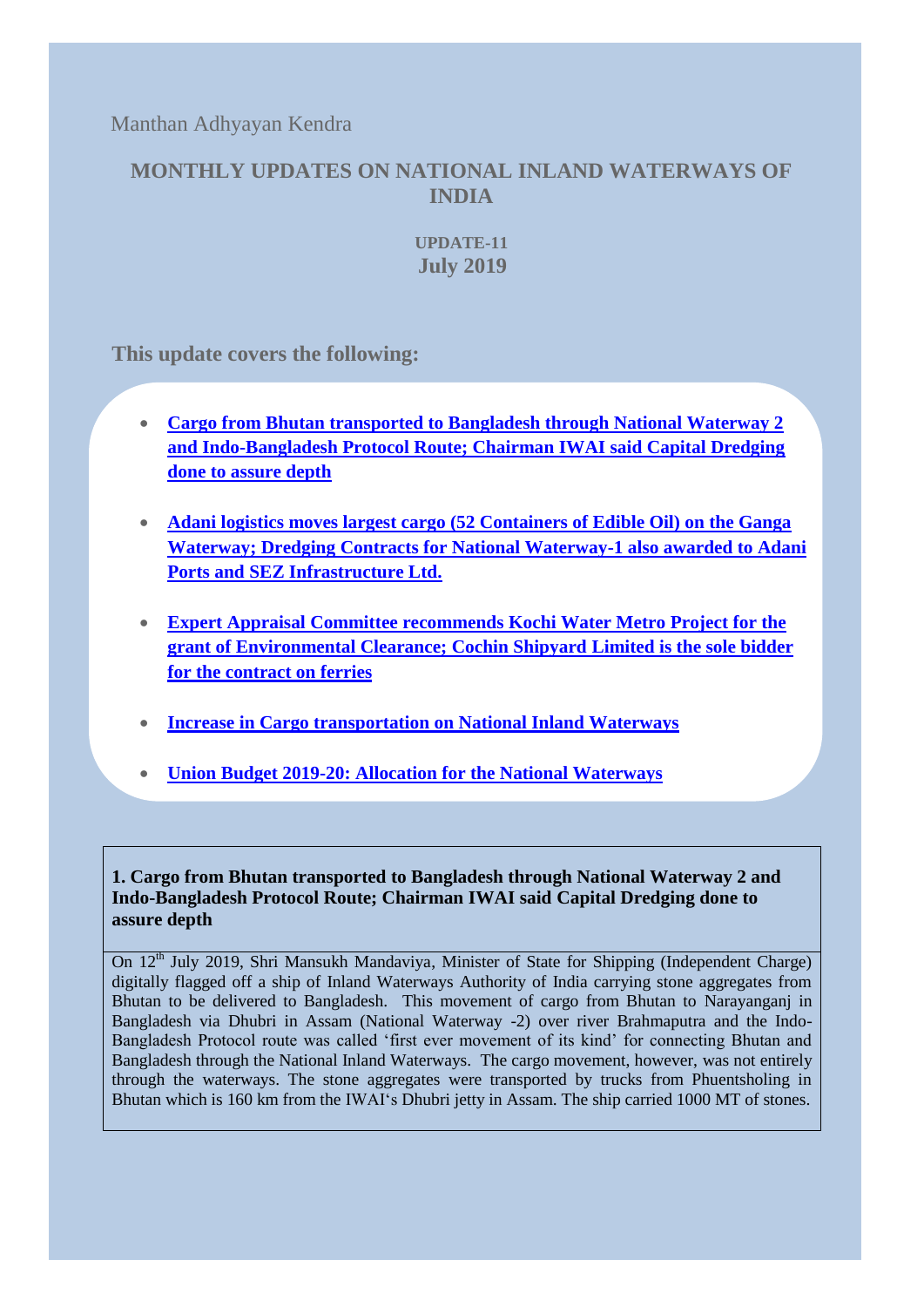

Shri Mansukh Mandaviya, Minister of State for Shipping (Independent Charge) digitally flagging off the Cargo containing Bhutan's Stone aggregates to be transported to Bangladesh via National Waterway-2 and Indo-Bangladesh Protocol route. (Source: [IWAI\)](https://www.facebook.com/239604849793692/photos/pcb.696463220774517/696463090774530/?type=3&theater)

While this 'development' was called a historic one for promoting cargo transportation through inland waterways, Shri Pravir Pandey, Chairman IWAI, informed that, "*capital dredging has been carried out to maintain an assured draft in the navigation channel. Maintenance dredging will be carried out as required.*" [\(PIB release, Ministry of Shipping, 12](http://pib.nic.in/newsite/PrintRelease.aspx?relid=191648)<sup>th</sup> July 2019)

This is the first time that an official from Inland Waterways Authority of India has accepted that Capital Dredging is carried out to maintain an assured draft in the navigation channel for National Inland Waterways. It is noteworthy because Capital dredging and Maintenance dredging are covered in the list of activities which require environmental clearance under item 7 (e) to the schedule of Environment Impact Assessment Notification 2006, as amended from time to time. Ministry of Shipping has been evading the environmental clearance by declaring most dredging operations as maintenance dredging which is exempted from environmental clearance by Ministry of Environment, Forest and Climate Change after a high-level meeting (held in October 2017) of Ministry of Water Resources, Ministry of Shipping, and Ministry of Environment, Forest and Climate Change (Source: Information gathered by Manthan through the RTI Act). This exemption is a contravention of the Environment Impact Assessment Notification 2006, and is subject to the final outcome of the case in the National Green Tribunal (O.A 404 of 2019; Earlier O.A. 487 of 2015) on the applicability of EIA Notification 2006 for the National Inland Waterways Project.

<span id="page-1-0"></span>**2. Adani logistics moves largest cargo (52 Containers of Edible Oil) on the Ganga Waterway; Dredging Contracts for National Waterway-1 also awarded to Adani Ports and SEZ Infrastructure Ltd.**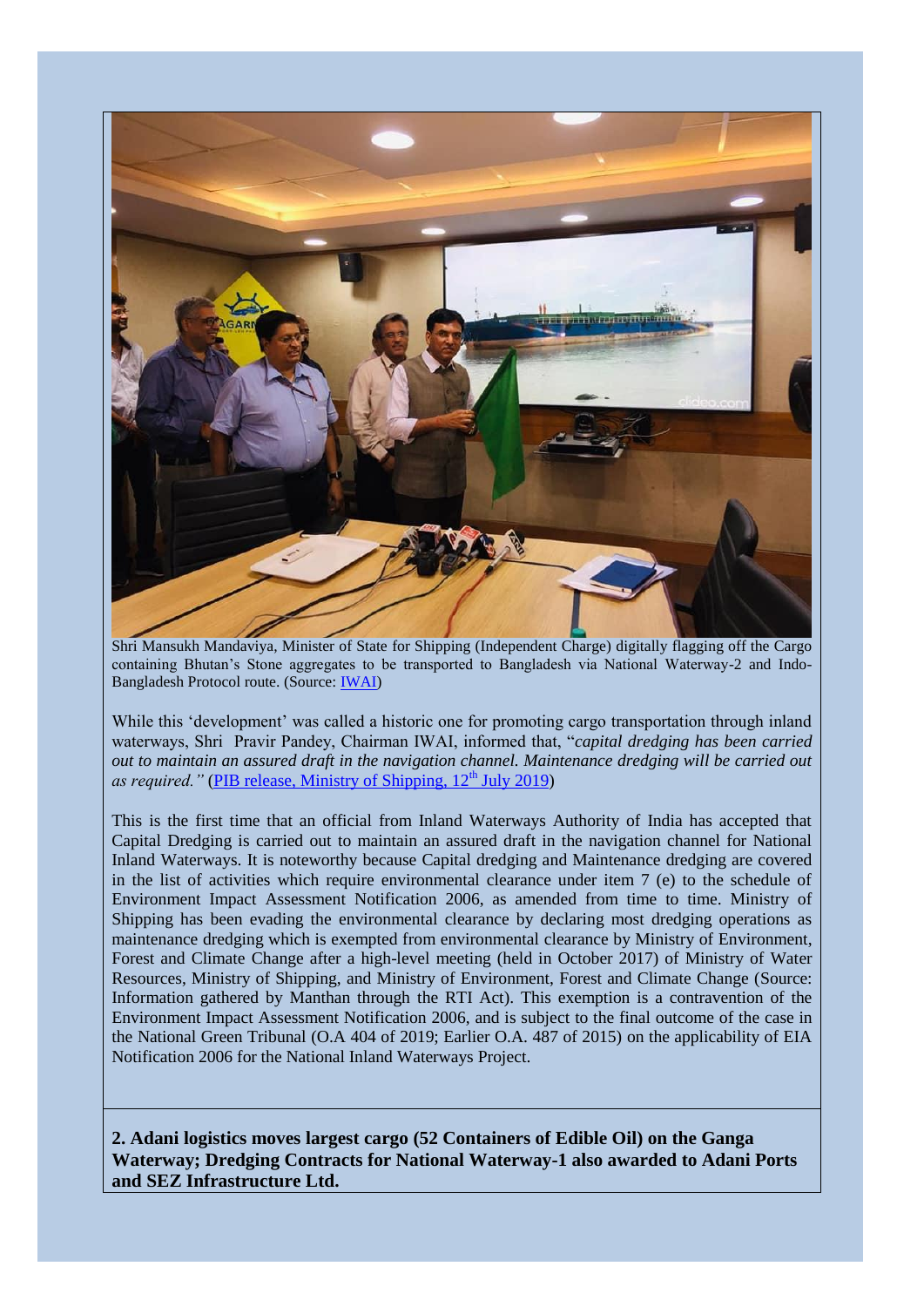"52 containers loaded on Inland Vessel MV Bhavya on Tuesday sailed for Patna from Haldia on river Ganga (National Waterway-1).

"The containers belonging to Adani Logistic Limited carrying edible oil of Adani Wilmar will reach its destination in 9-10 days after covering a distance of 955 kilometres." (Source: [https://www.business-standard.com/article/news-ani/country-s-largest-container-cargo-en-route](https://www.business-standard.com/article/news-ani/country-s-largest-container-cargo-en-route-to-patna-from-haldia-119073101296_1.html)[to-patna-from-haldia-119073101296\\_1.html\)](https://www.business-standard.com/article/news-ani/country-s-largest-container-cargo-en-route-to-patna-from-haldia-119073101296_1.html)



Loaded Barge showing Containerised Cargo carrying Edible Oil for Adani Logistics on National Waterway-2. (Source: [IWAI\)](https://www.facebook.com/239604849793692/photos/pcb.708032509617588/708032466284259/?type=3&theater)

As per the information available on the website of the Inland Waterways Authority of India, three Contracts for dredging in the stretches of the river Ganga for National Waterway-1 have already been awarded to the M/s Adani Ports and SEZ infrastructure Ltd. These stretches include –

- Farakka-Kahalgaon stretch (146 km). The estimated quantity of dredging required is 2.865 million CuM.
- Sultanganj-Mahendrapur stretch (74 km). The estimated quantity of dredging required is 3.369 million CuM.
- Mahendrapur-Barh stretch (71 km). The estimated quantity of dredging required is 3.232 million CuM

Adani, according to a news report, will also operate 10 vessels on the National Waterway-1. The news report also highlights Adani's interest in the development of the Multi-modal terminal being built in Varanasi for National Waterway-1. (Read more at [https://www.amarujala.com/uttar](https://www.amarujala.com/uttar-pradesh/varanasi/pariwan-varanasi-news-vns4753231164?fbclid=IwAR1Lc_QrhR-sUboS0XTwNat4W9zgTD0QEKdNQKXQk-azWwmaJ-LmPBswRl8)[pradesh/varanasi/pariwan-varanasi-news-vns4753231164?fbclid=IwAR1Lc\\_QrhR](https://www.amarujala.com/uttar-pradesh/varanasi/pariwan-varanasi-news-vns4753231164?fbclid=IwAR1Lc_QrhR-sUboS0XTwNat4W9zgTD0QEKdNQKXQk-azWwmaJ-LmPBswRl8)[sUboS0XTwNat4W9zgTD0QEKdNQKXQk-azWwmaJ-LmPBswRl8\)](https://www.amarujala.com/uttar-pradesh/varanasi/pariwan-varanasi-news-vns4753231164?fbclid=IwAR1Lc_QrhR-sUboS0XTwNat4W9zgTD0QEKdNQKXQk-azWwmaJ-LmPBswRl8)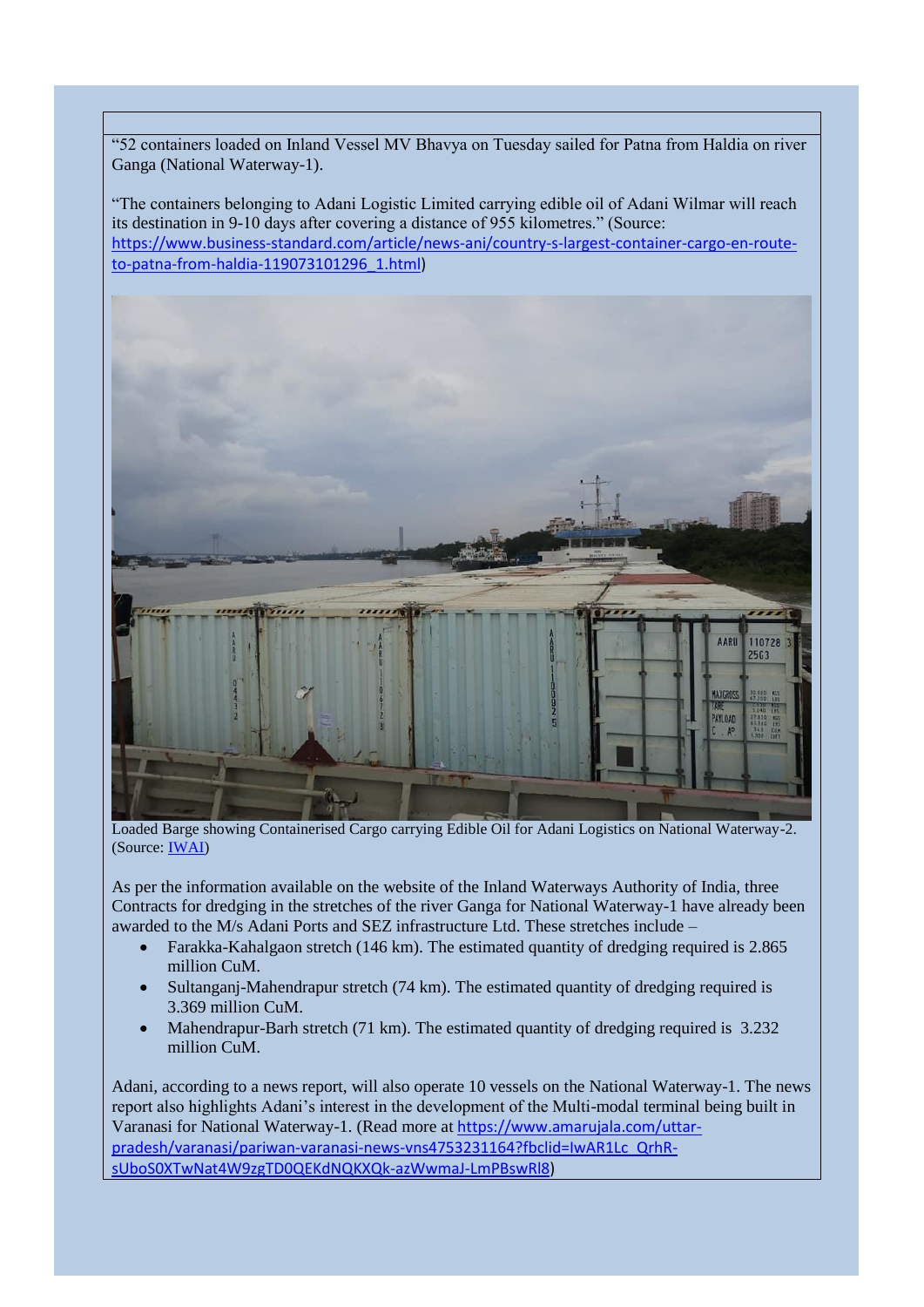## <span id="page-3-0"></span>**3. Expert Appraisal Committee recommends Kochi Water Metro Project for the grant of Environmental Clearance; Cochin Shipyard Limited is the sole bidder for the contract on ferries.**

Kerala Metro Rail Limited (KMRL) is developing the Water Metro Project for the Greater Cochin region on behalf of the Government of Kerala. KMRL has proposed to take up development of 45 terminals across 78.2 km channel length, most of which comes under the National Waterway -3 in Kerala. A total quantity of 6,49,  $367 \text{ m}^3$  dredging has been identified for initial dredging. Maintenance dredging is assessed as  $0.375$  million m<sup>3</sup>/ year.

Unlike most projects involving the National Inland Waterways, Kochi Water Metro project is appraised by the Ministry of Environment, Forest and Climate Change as 'Category A' project which is covered under the Environment Impact Assessment Notification, 2006 and hence, requires appraisal at Central project.

On 11<sup>th</sup> July 2019, the Expert Appraisal Committee recommended the project for grant of Environmental and CRZ clearance with stipulated Specific and Standard conditions. (Source: Minutes of the 42nd meeting of the Expert Appraisal Committe (Infrastructure -2 held on 10-12 July 2019)



(Source: [Kochi Metro Blog\)](http://blog.kochimetro.org/2016/06/20/kmrl-signs-agreement-with-kfw-for-integrated-water-transport-project/)

"The inking of contract to manufacture 23 modern, air-conditioned ferries as part of the ₹750-crore Water Metro project is closer to being realised, with discussions between Kochi Metro Rail Limited (KMRL) and Cochin Shipyard Limited (CSL), the sole bidder in the fray, entering an advanced stage. The first of the 100-seater ferries has to be delivered by June 2020." Read more at [https://www.thehindu.com/news/cities/Kochi/water-metro-talks-in-advanced](https://www.thehindu.com/news/cities/Kochi/water-metro-talks-in-advanced-stage/article28288151.ece)[stage/article28288151.ece](https://www.thehindu.com/news/cities/Kochi/water-metro-talks-in-advanced-stage/article28288151.ece)

<span id="page-3-1"></span>For more background and related news on Kochi Water Metro, Se[e Update -8](https://www.manthan-india.org/wp-content/uploads/2019/05/April-2019-Monthly-update-Manthan-Repaired.pdf).

## **4. Increase in Cargo transportation on National Inland Waterways**

Cargo transportation on National Inland Waterways has been maintaining an increasing trend as per the written reply submitted by the Minister of State (Independent Charge) for Shipping.

| Year                                                                                                    | Cargo transported on National Waterways (in |
|---------------------------------------------------------------------------------------------------------|---------------------------------------------|
|                                                                                                         | Million Tonnes)                             |
| 2014-15                                                                                                 | 6.59                                        |
| 2015-16                                                                                                 | 8.14                                        |
| 2016-17                                                                                                 | 55.47                                       |
| 2017-18                                                                                                 | 55.03                                       |
| 2018-19                                                                                                 | 72.31                                       |
| 2019-20 (upto May'19)                                                                                   | 14.59                                       |
| (Source: Lok Sabha Question No. 4252, Cargo transportation on National Waterways, Ministry of Shipping, |                                             |